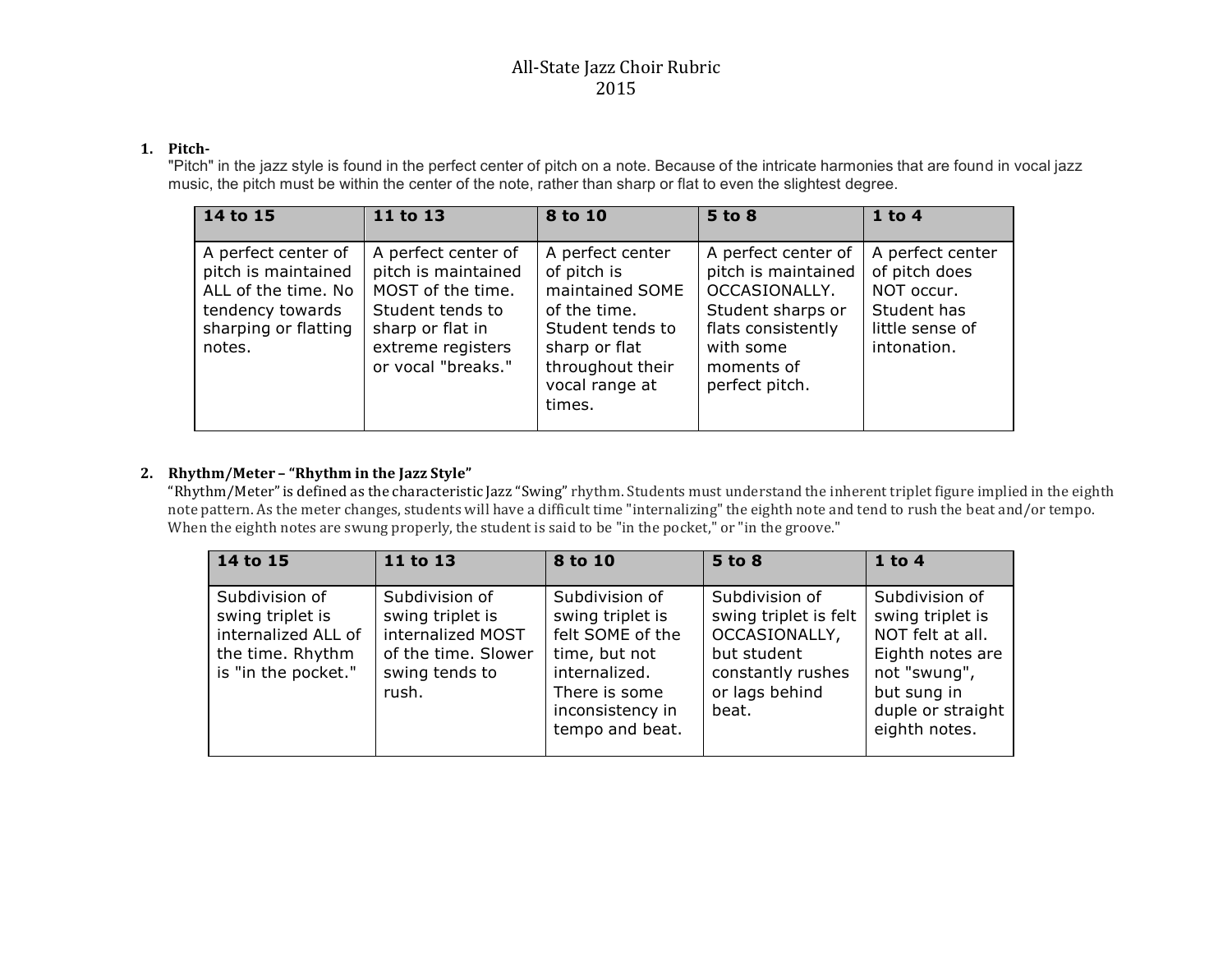# All-State Jazz Choir Rubric 2015

#### **3. Vocal Technique**

Vocal Quality in the jazz style is defined by solid "vocal technique". Vocal Jazz is difficult to sing correctly, but can be done with excellent technique and voice placement with no harm to the instrument. The way the student's posture and breathing directly corresponds with the singer's quality of singing. The technique also refers to the vocal range, registration, and flexibility/agility in the voice.

| $\overline{14}$ to 15                                                                                                                                                                        | 11 to 13                                                                                                                                                                         | 8 to 10                                                                                                                                                                              | 5 to 8                                                                                                                                                                                                                                          | $1$ to 4                                                                                                                                                           |
|----------------------------------------------------------------------------------------------------------------------------------------------------------------------------------------------|----------------------------------------------------------------------------------------------------------------------------------------------------------------------------------|--------------------------------------------------------------------------------------------------------------------------------------------------------------------------------------|-------------------------------------------------------------------------------------------------------------------------------------------------------------------------------------------------------------------------------------------------|--------------------------------------------------------------------------------------------------------------------------------------------------------------------|
| Student demonstrates<br>excellent vocal<br>technique at ALL<br>times. There is<br>absolute freedom in<br>the tone without<br>stress or vocal<br>"press," with a strong<br>core to the sound. | Student demonstrates<br>excellent vocal<br>technique MOST of the<br>time. There is freedom<br>in the voice but stress<br>occurs in extreme<br>registers or at vocal<br>"breaks." | Student demonstrates<br>excellent vocal<br>technique SOME of<br>the time. There is<br>some freedom in the<br>voice but stress<br>occurs throughout<br>their vocal range at<br>times. | Student demonstrates<br>good vocal technique<br>OCCASIONALLY. There<br>is consistent vocal<br>stress in the voice with<br>some moments of<br>freedom. Excess air<br>escapes from the<br>instrument producing<br>an "airy" tone with no<br>core. | Student does NOT<br>demonstrate good<br>vocal technique.<br>There is a great<br>deal of vocal<br>stress and excess<br>air produced in<br>the tone with no<br>core. |

### **4. Attention to Musical Detail-**

Accuracy in pitch and rhythm, as well as tempo and style will be graded.

Jazz Concepts may be defined as the performer's realization of the composer's aesthetic intent and the performer's artistic expression. The following components are considered in this portion of the audition:

- *Dynamics*: The contrast between loud and soft.
- *Phrasing*: The shaping of a musical idea.
- *Articulation*: The performance of the separation and/or connection of notes as written.
- *Interpretation*: This is most often a "swing" tune and should be sung in the "swing" style at the tempo provided. See "Time/Feel" above.
- *Style*: The understanding of the composer's musical intent consistent with the type of Jazz.
- *Communication*: Using articulations in communicating the music. The proper stress as marked in the editing.